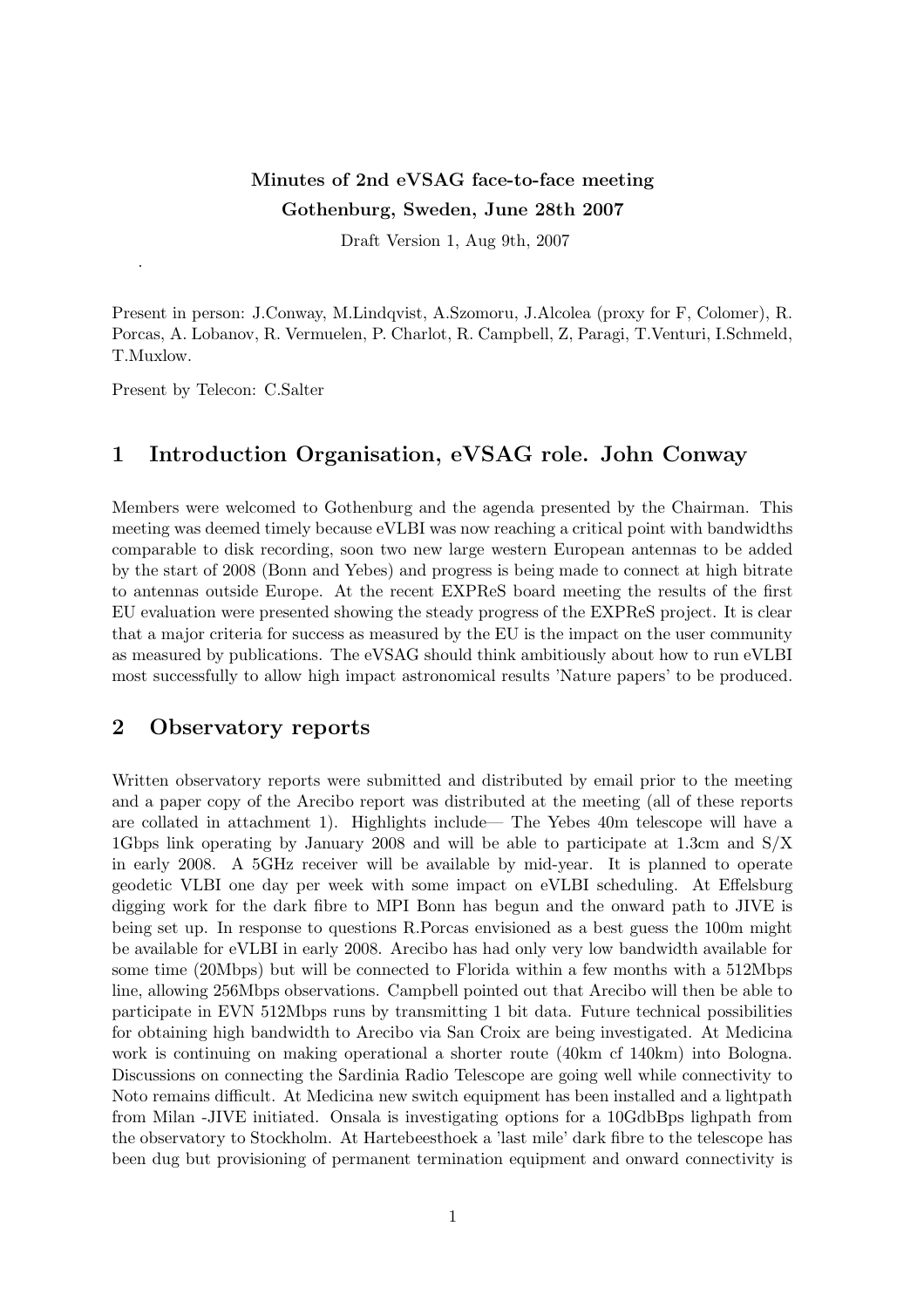not finalised. On a few month timescales temporary 128Mbps may however be possible and could be upgraded to 512MBps by 2008/2009. In Latvia the last mile Irbene to Ventspils 1Gbps connection is now in place. During July permanent 100Mbps connectivity to the outside world will established; larger date rates over a 1Gbps link may be possible on a temporary basis via special agreement with the Royal Institute of Technology in Stockholm. Irbene now has a Mk5A terminal and plans to upgrade to Mk5B by the end of 2007. dBBC's are being constructed at Noto. At present there is only a 12GHz receiver but a 5GHz receiver is planned by the end of year.

#### 3 Geodesy eVLBI - John Conway for Rudiger Haas

The Onsala 20m has recently been involved in a single baseline real time geodetic eVLBI observation to a station in Japan in order to make rapid determination of UT1-UTC and Earth orientation parameters. Data sent at 128Mbps(?) was correlated in real time on a software correlator in Japan. The data transfer was accomplished using the PC and PC-EVN card purchased for the JRA-FABRIC Month 7 demo connected in series to the Mk5. Future service observations of this type are planned at higher bitrate. In addition for many regular geodetic observations post experiment transfers of data from disks at Onsala to disks at Bonn ('electronic shipping') is being done on a regular basis using the Mk5-PC EVN combination.

#### 4 Technical progress in SA1 - Arpad Szomoru

Arpad summarised the progress in technical capability over the first 16months of the project (see attachment 2). Results of the first 6 station fringes at 512Mbps were shown (astronomically useful data from Cambridge is however limited to 128Mbps due to microwave link restrictions).Many tools have been developed for data inspection (integrating fringe plots) and rapid pipelining. Work is under way on tools for rapid changing of station schedules during observations. All but one of the six regularly participating stations now uses lightpaths.

Future work planned in next 18months:- All manpower is now hired at JIVE and Jodrell within SA1. At the JIVE correlator plan soon on going to Mk5B allowing retirement of the station units, eliminating a source of unreliability (it is a major software effort to implement this). Will continue working on remote editing of observing schedule during observing runs. Investigating a 1Gbps subarray for those stations with >1Gbps local links and onward connections. Investigate improving the granuality of transmission rates so say approx 900Mbps can be implemented over 1Gbps links. New streamstore card libraries will soon allow implementation of non standard data transmission protocols. Inclusion of 4 eMERLIN telescope in real time at 1Gbps into JIVE correlator is an important goal but is dependant on eMERLIN correlator timescale. Improving connectivity to stations outside of Europe is another important project goal with high priority. Because for global observations lighpaths all the way are not possible use of non-standard protocols are probably essential for high bitrate connections to Puerto Rico, China, SA etc. Intial tests have been done to China via Chicago. Good computer-computer performance was found on most parts of the route but in initial tests it was not possible to reach 32Mbps to the Shanghai telescope from JIVE. New trans-Siberia link soon available. Achieving high bitrate will need non-standard protocols.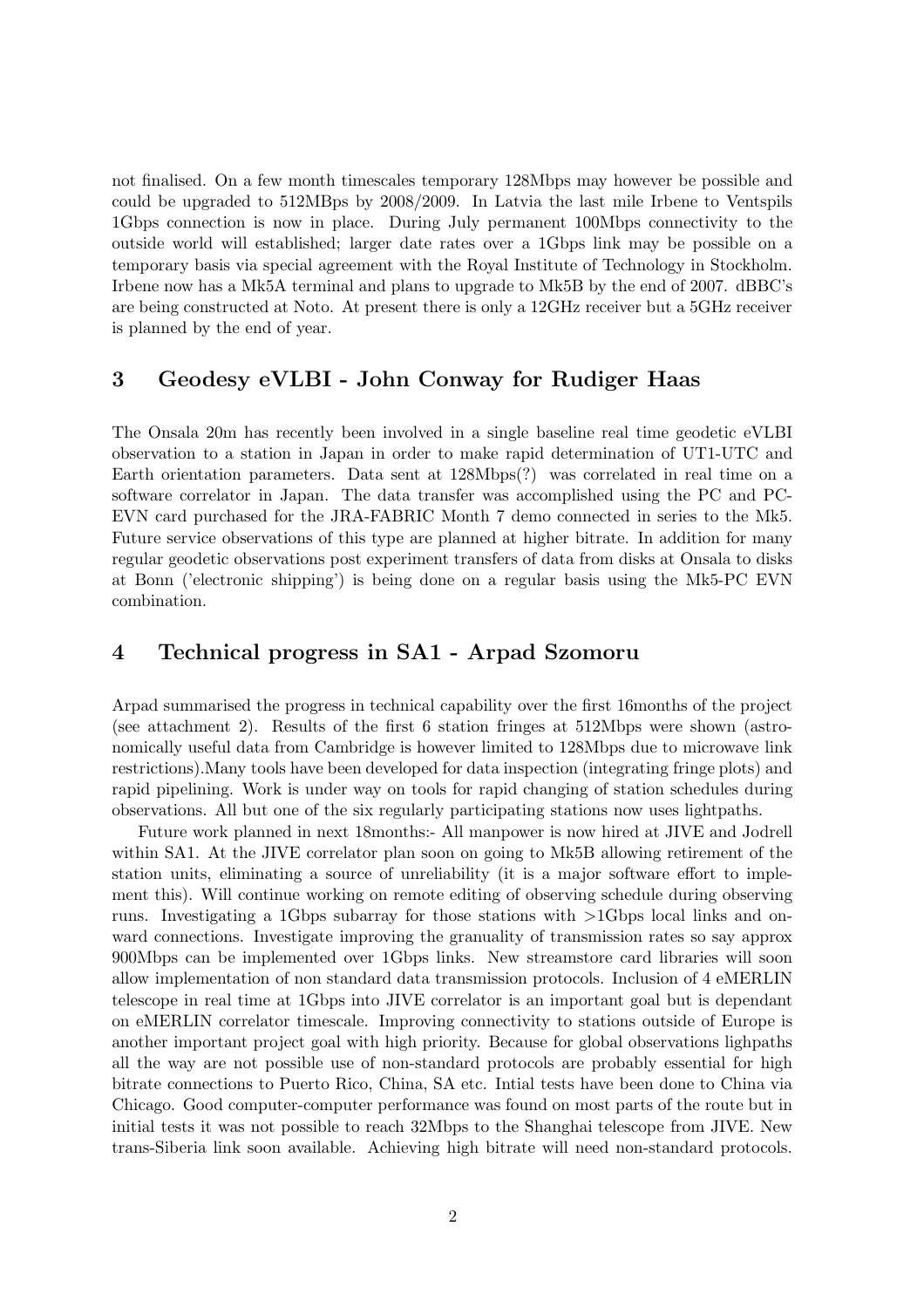Potential complications for Chinese connectivity are in reserving link times and disabling security machines on route etc etc.

#### 5 Rapid reduction tools, calibration issues - Zsolt Paragi

Zsolt presented a summary of the rapid analysis tools that have been developed to support eVLBI (see PPT presentation attachment 3). These include control interfaces to the correlator, integrating fringe displays and data quality monitors (useful for stations to see their data quality in real time). Work has moved forward on optimising and adding web interfaces to the rapid pipelining which can give results within an hour or so (?) of a correlator job finishing.

A major headache is still the quality and speed at which station amplitude calibration is provided. There was (the usual) general discussion about this, with several arguing that for the intra-European baselines we should be able by scheduling nearby calibrators 'MERLIN style' to be able to determine all except the absolute flux densities via amplitude self-cal. It was countered that this did not always converge if the 'a prior' provided by stations was too bad. It was argued that really bad (factor of 2) errors could be easily trapped since SEFDs don't vary that much, and in those cases fudge correction factors or dummy cal files for affected stations could be inserted prior to starting the pipelining. John Conway gave his normal speech that amp cal should should not be thought of as an either/or between a priori or self-cal calibration. JIVE can pursue making amp self-cal routes as robust as possible while pressure (and tools/training) to help the stations improve a priori cal continues.

It was noted by Paragi and Szomoru that getting absolute calibration right was important for being able to report a result in an astronomical telegram. They emphasised the importance of making use of WSRT internal baseline data in order to determine absolute fluxes of calibrators and hence fix the absolute flux scale of the VLBI observations. Such internal WSRT data is also important for polarisation calibration and for detecting/monitoring the total flux of the target source. There is active collaboration between JIVE and ASTRON in smoothly o $\Phi$ incorporating WSRT internal data into the eVLBI data reduction path.

## 6 Summary of recent eVLBI proposals for June 1st/June 12th deadlines - Patrick Charlot

Two? proposals were received for the June 1st deadline and two? proposals for the June 12th run. The disappointing number of proposals for the June 1st may be due to the relatively short period of advertisement and also because the Ryle telescope is temporarily not operating and so is not available as a source of triggers.

### 7 Upcoming scheduled eVLBI runs - Zsolt Paragi

At the meeting the following dates for upcoming eVLBI runs were presented.

21 August (Tue) 9:00 UT - 22 August (Wed) 13:00 UT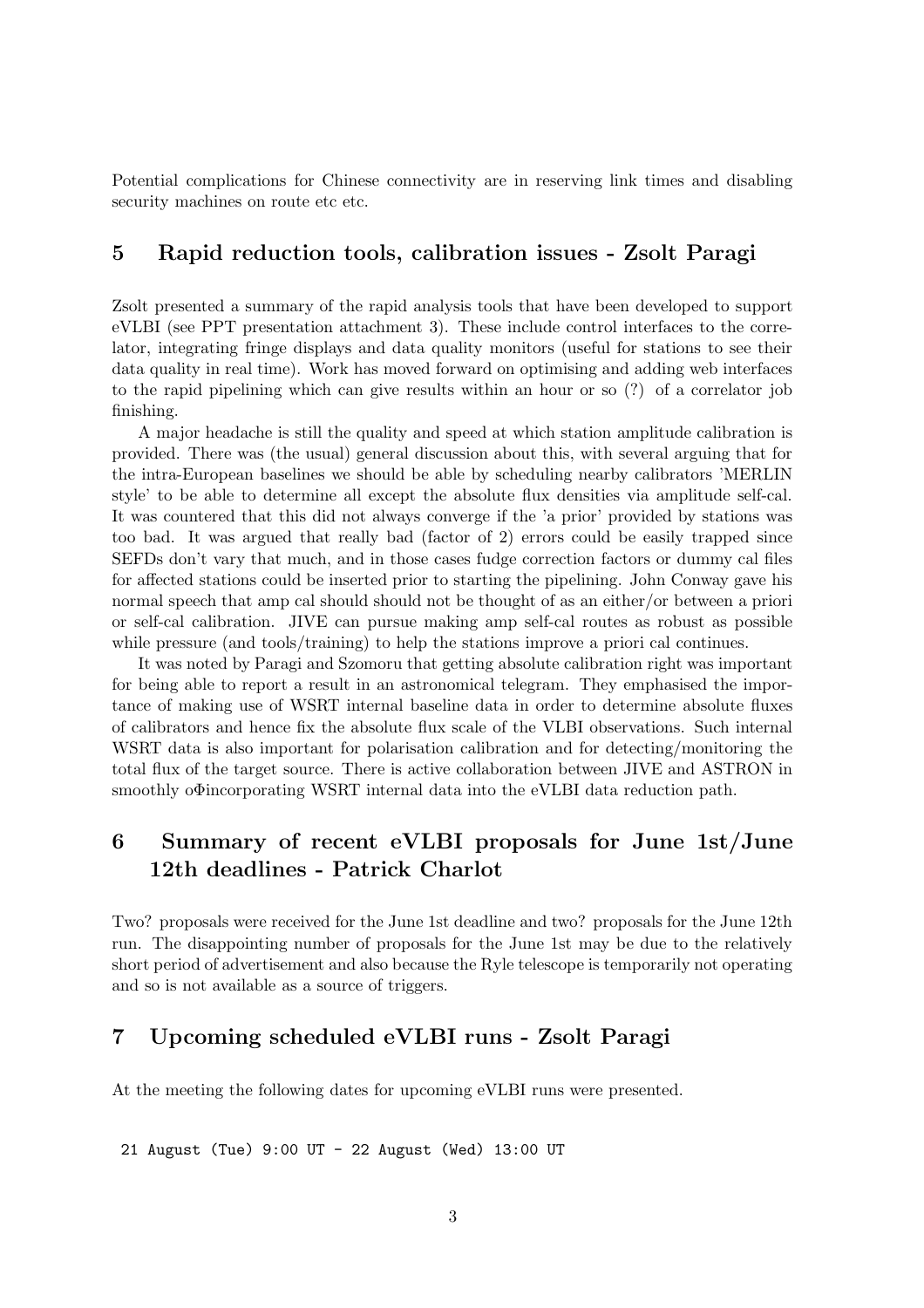```
6 September (Thu) 9:00 UT - 7 September (Fri) 13:00 UT
9 October (Tue) 9:00 UT - 10 October (Wed) 13:00 UT
*12 November (Mon) 9:00 UT - 13 November (Tue) 13:00 UT*
note below - subsequently cancelled.
15 November (Thu) 14:00 UT - 16 November (Fri) 16:00 UT
11 December (Tue) 9:00 UT - 12 December (Wed) 13:00 UT
```
The intention was that the runs starting on 12th and 15th November would be an adaptive double run. After the eVSAG meeting it was found that because of scheduling conflicts with the EVN TOG the 12/13Nov run had to cancelled. A double run will be rescheduled for Jan/Feb. These runs in early 2008 and the remaining November and December runs can be proposed for the Oct 1st deadline.

### 8 User Feedback for eVLBI planning

The chairman noted that the EXPReS NA3 in addition to eVSAG has a mission to interact with the user community and to use this feedback in planning eVLBI activities. At the last CBD the directors also felt more could be done in this area. Such input might be very valuable given very few of the eVSAG membership are observers of variable sources. There was a general discussion of how to obtain such feedback. Questionnaires were discussed asking users about possible scheduling strategies/technical priorities. Also it was discussed how to distribute such questionnaires; for instance only to existing users or the whole radio community. An alternative suggestion was perhaps to approach outside experts in different areas, XRB's, GRB's SNe to get their suggestions of how to optimise observations and give priorities between different developments (new frequencies, longer baselines etc). Such an interaction with outside experts may also help generate proposals. To ensure openness as well as approaching people specifically a general call for contributions (perhaps via the EVN newsletter) would be made. The resulting document would be public and be useful to the eVSAG, PC and CBD for making decisions on scheduling policy.

ACTION ITEM: It was agreed that a outreach effort should be organised led by John Conway and Zsolt Paragi to reach both existing and potential eVLBI users interested in observing variable sources. The exact content of such an outreach to be discussed.

### 9 Discussion of new proposal rules

There was extensive discussion of the new proposal rules adopted for the June 1st deadline. The discussion centred around minor changes for the Oct 1st call that could be agreed by the EVN PC (meeting the next day) and more extensive changes for Feb 1st deadline and beyond that could be presented to the directors for their November meeting.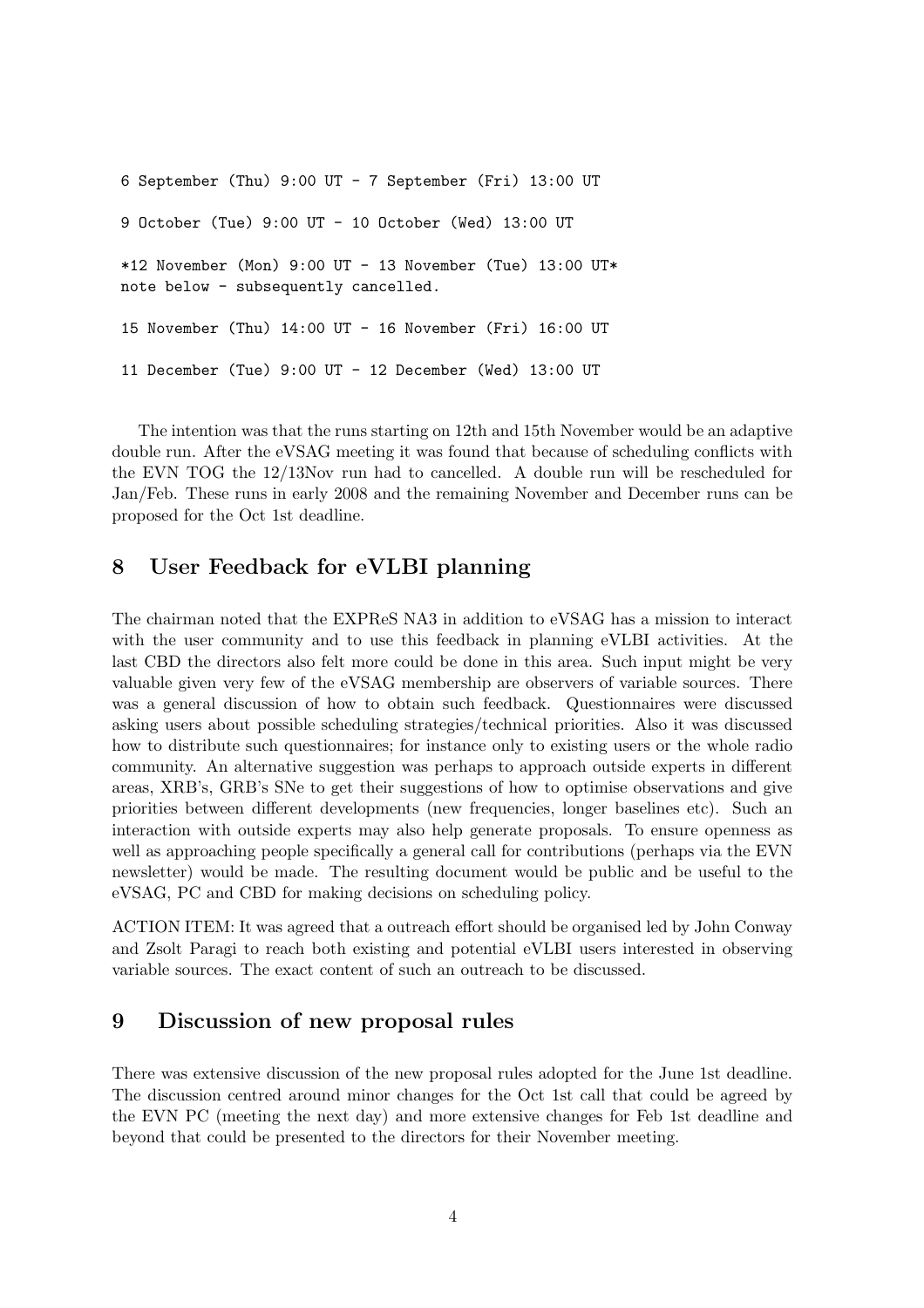#### 9.1 Allow limited generic proposals - John Conway

The June 1st call said that accurate coordinates of the target sources must be in the proposal, even in the case of 'triggered' proposals. This restricts observations to known objects that repeatedly flare. The rule precludes observations of some types of object such as radio supernovae which are 'one-off' but whose frequency of occurance can be predicted even if their exact positions cannot be.

There was a general discussion of such 'generic class' proposals. Muxlow argued that because of difficulties of administration and possible conflicts very few observatories allowed such proposals and eMERLIN at least initially would not. The counter argument is that with very many more triggers becoming available in the future (satellites, LOFAR etc) major areas of astrophysics might be missed if generic proposals were not allowed. It was suggested that the wording of the June 1st call was partly a carry over from the previous rules and that for Oct 1st we simply state that for triggered observation accurate source coordinates must be available at the time of the trigger request (and not the time of the proposal). Bob Campbell will formulate words defining the technical requirements on source position. It was suggested that the next call should not explicitly solicit generic proposals but the rules would allow these. The PC would decide on the suitability of submitted generic proposals on a case-by-case basis.

#### 9.2 Length of validity of Triggered proposals

For the June 1st call eVLBI proposals could only be made for runs in the coming trimester. There was email discussion before the June 1st call went out discussing asking the proposers of triggered observations to specify a length of validity up to maximum of (say) 1 year, though it was argued in that time that all proposers would probably then ask for the maximum. During discussions at the F2F meeting it was suggested that the wording of the next call would say proposals would be valid for a minimum of one trimester, with longer periods to be suggested and justified by the PI. The PC would discuss and decide the issue.

#### 9.3 Relaxation on rules for short obs? - Zsolt Paragi

In a email prior to the F2F Zsolt Paragi proposed in the case that no user proposals were available for a given run that instead of observing only calibrators a mechanism should be created to allow JIVE staff to insert speculative but potentially interesting science targets taken from IAU telegrams or ATel alerts. The data to be made available publicly. After discussion it was suggested than instead of creating a new class of proposal JIVE/EXPRESS staff could lead and submit a proposal under the 'triggered' proposal class where the trigger would be the appearance of a source in an astronomical telegram. If approved such a proposal would then be available to fill in gaps in the astronomical observing schedule.

Another idea that was presented by Paragi was to catch sources varying on very short timescales (i.e. dME star flares) was to schedule WSRT either immediately (few hours) before an eVLBI run and then change the stations source schedules rapidly remotely from JIVE or even do such changes within a eVLBI run (using WSRT or eVLBI itself as the trigger).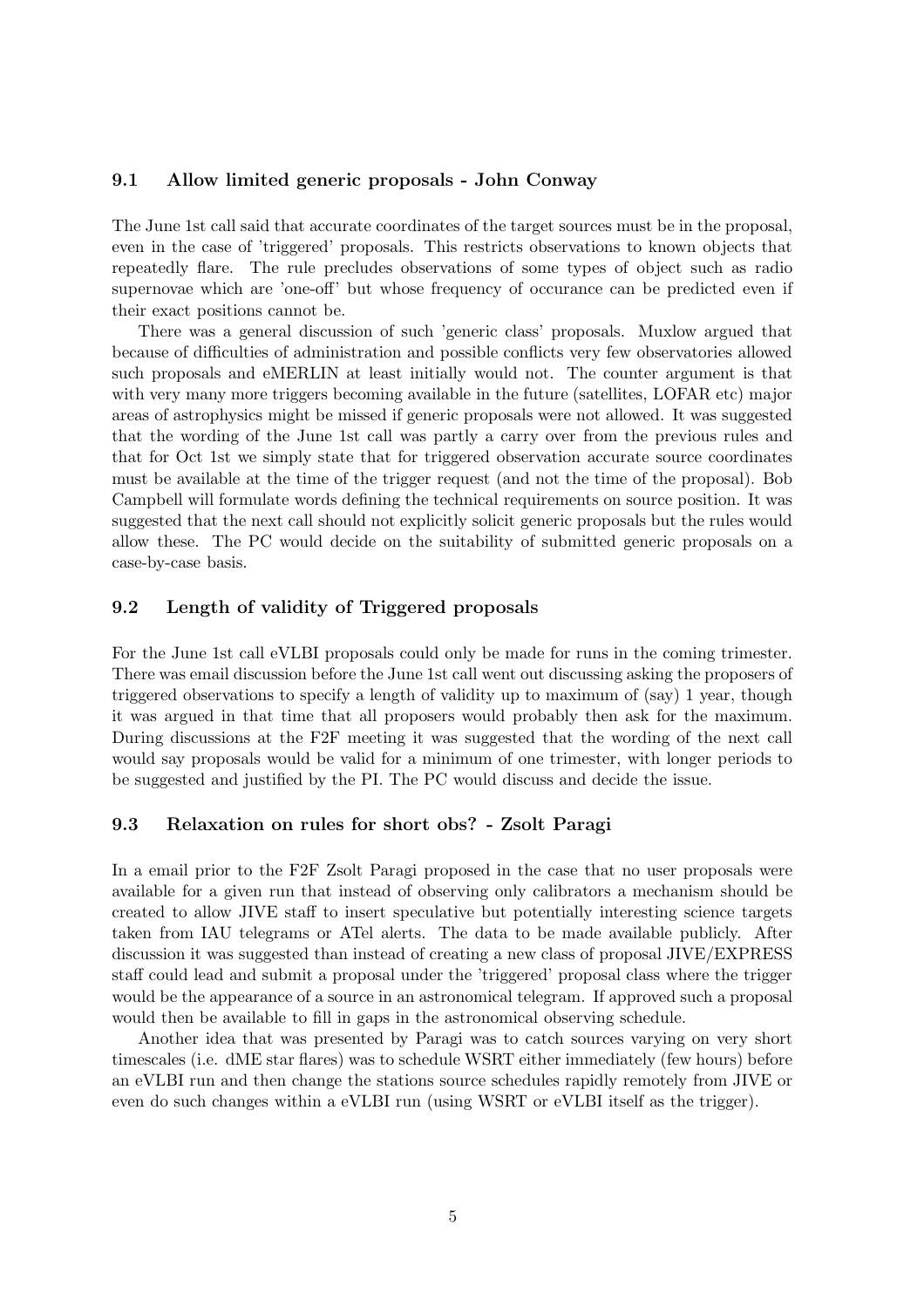# 10 Science requirements for eVLBI observations on unscheduled dates. - Zsolt Paragi

As actioned at a previous eVSAG telecon Zsolt Paragi after consultation with others in a small working group (including significant contributions from Cbris Salter) gave a presentation of various astronomical sources that could make use use of Triggered eVLBI on unscheduled dates (TUD). These were defined in pre-meeting email discussions to be triggered' proposals reviewed by the PC in advance but differing from present class 2 proposals in that they can be on any date, not just those pre-advertised in advance. They differ also from classical ToOs, as defined in the Porcas document which are totally unanticipated 'once per year' events in which the full science case must be submitted and reviewed rapidly in response to a new event. In contrast TUDs might be used to study a class of objects whose rate of appearance can be calculated and which are fairly frequent (more frequency than 1 per year) but whose exact dates cannot be predicted.

A useful table was distributed prior to the meeting (see attachment 4) showing for each source type the triggers, the expected lead times, length of monitoring and epoch separation, the observing frequency and baselines required. Further presentations of these source classes were give in a PPT presentation (attachment 5). It was clear that many of the target classes required global baselines which underlines the importance of demonstrating high eVLBI bitrates to China, Arecibo and South Africa.

# 11 Organisation of possible 'Triggered eVLBI on unscheduled dates (TUDs)' in 2008

A specific proposal by Paragi for implementing TUDs suggested that from (say) the February 2008 call onward PIs would be able to summit a triggered proposal which can be activated on any date when the trigger was valid. It is assumed that probably only the smaller EVN dishes might be available for such TUD observations. It was accepted that for these unscheduled date observations the turnaround between trigger and observations would likely be longer than 24hrs and that the observations would be done on a 'best effort basis' with success not ensured.

In discussion of this proposal there was a variable amount of enthusiasm from different stations. Some (e.g. WSRT) may be able to participate as long as certain times were 'blacked out', others saw it as difficult organisationally (i.e. MERLIN telescopes). It seemed likely that the extent of participation is such observations would have to be decided by each station. Perhaps a detailed proposal could be put before the CBD for its November meeting; such a proposal might contain a science case justifying the new scheduling mode.

From the subsequent discussion it was clear that a number of practical issues need to be discussed by the eVSAG prior to such a proposal. For instance would a central data base of which telecopes were available and when be maintained, and if so how? Is the final selection of telescopes and observing data/time done by PI alone of does it involve EVN officers? It is likely that the PI will want several closely spaced observations, estimates of this could be in the original proposal but the PI might want to vary these (and perhaps even the observing frequency) in response to initial eVLBI results (since rapidity of results is the main advantage of eVLBI there needs to be a mechanism to make use of the knowledge obtained), how would this be handled? How would the PC or its chair be involved in approving any changes to